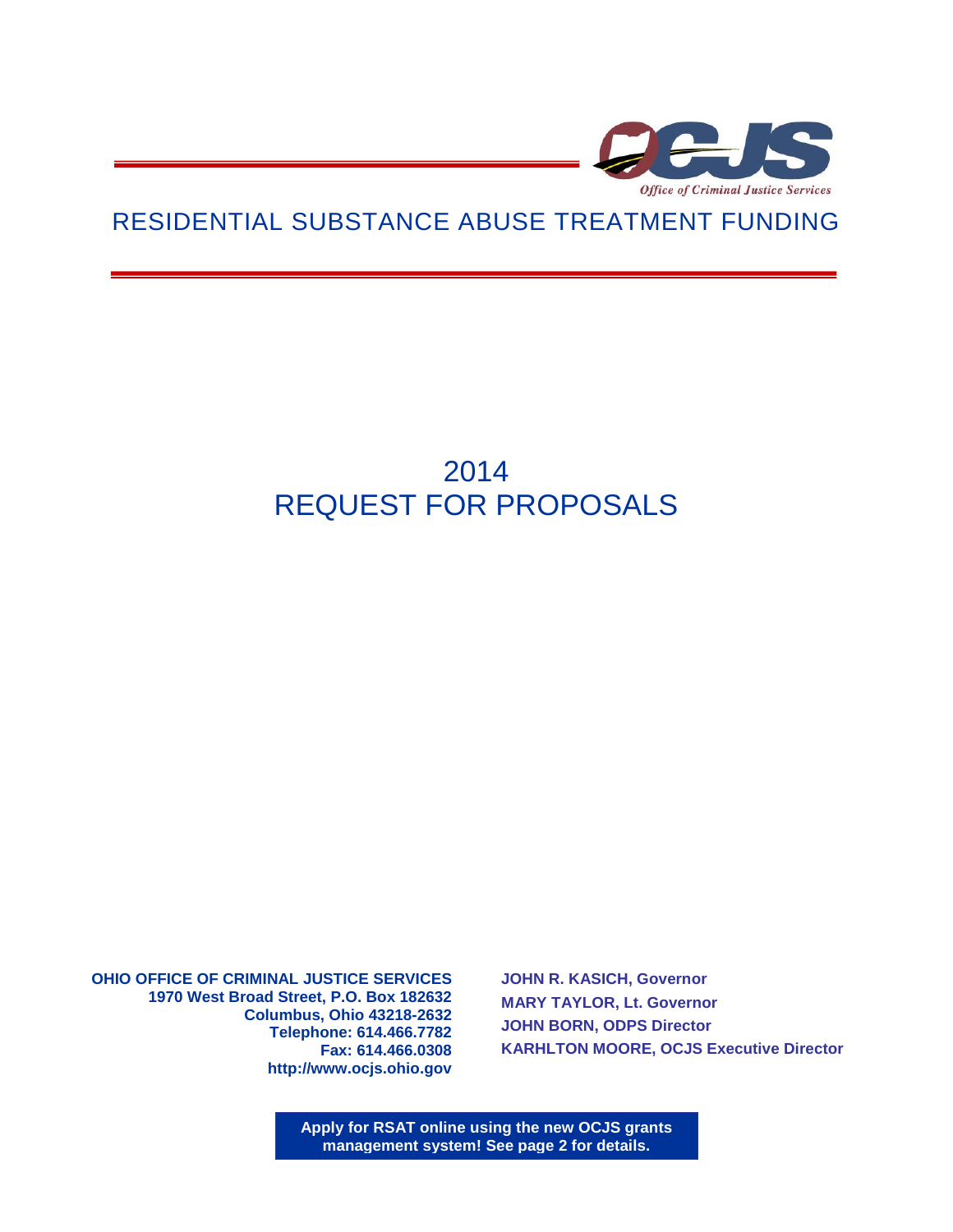# **OHIO OFFICE OF CRIMINAL JUSTICE SERVICES Residential Substance Abuse Treatment Program 2014 Request for Proposals TABLE O F C O NTENTS**

| Who is OCJS                             | 1              |
|-----------------------------------------|----------------|
| <b>What to Expect</b>                   | $\mathbf{1}$   |
| Eligibility                             | $\mathbf{1}$   |
| <b>Program Purpose and Requirements</b> | 1              |
| <b>Length of Funding</b>                | $\overline{2}$ |
| <b>New and Continuation Projects</b>    | $\overline{2}$ |
| <b>Match</b>                            | $\overline{2}$ |
| <b>Proposal Checklist</b>               | 3              |
| <b>Format and Submission</b>            | 3              |
| <b>RSAT Proposal Narrative</b>          | $\overline{4}$ |
| <b>Unallowable Costs</b>                | 8              |

**Residential Substance Abuse Treatment Program (RSAT) funds are federally administered by the U.S. Department of Justice, Corrections Program Office through the Omnibus Crime Control and Safe Streets Act of 1968, Title 1, Section 1001, as amended, Public Law 90-351, 42 U.S.C. 3796ff, et seq. RSAT funds must be used to increase resources otherwise unavailable, and cannot supplant state or local funds. State and local funds to projects may not decrease as a result of RSAT funding.**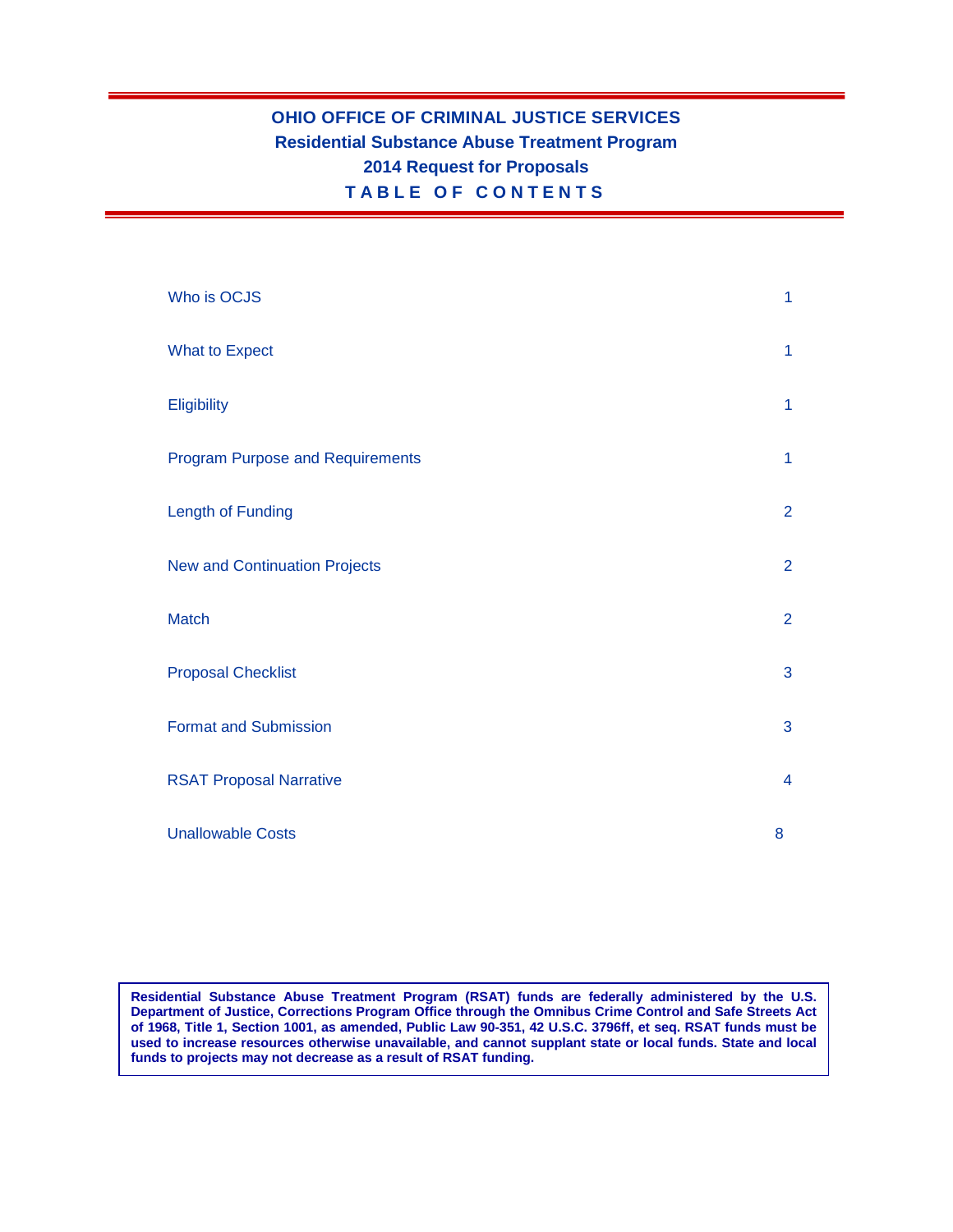# **WHO IS OCJS**

The Ohio Office of Criminal Justice Services (OCJS) is a division of the Ohio Department of Public Safety. By statute, OCJS is the lead justice planning and assistance office for Ohio, administering millions of dollars in state and federal criminal justice funding every year. OCJS also evaluates programs and develops technology, training, and products for criminal justice professionals and communities.

OCJS has been designated by Governor John Kasich to administer the FY 2014, Residential Substance Abuse Treatment Program for State Prisoners (RSAT). The RSAT funds are used to support treatment services in addition to the services the prison or jail is already required to provide.

## **WHAT TO EXPECT**

**Application.** For technical assistance on any part of the RSAT application, call OCJS at: 614.466.7782, and ask to speak to your Grants Coordinator.

Regional Contacts: [www.ocjs.ohio.gov/grants.stm](http://www.ocjs.ohio.gov/grants.stm)

**Review.** RSAT proposals will be competitively reviewed by OCJS. Project budgets will be reviewed to assure that costs are allowable and directly relate to the project. Final funding recommendations are made by the OCJS Executive Director.

**Award.** Projects will be notified and required to complete all forms and pre award conditions electronically through the grants management system. Prior to funding, grantees will receive orientation information regarding funding conditions and grant management strategies. **All awards will be for 12 months of funding, operating from July 1, 2014 through June 30, 2015.**

#### **ELIGIBILITY**

All RSAT applicants must have an organization, or subgrantee, that will serve as the fiduciary agent and assume overall responsibility for the grant. Eligible RSAT subgrantees include:

- 1. A unit of local government or council of governments. A unit of local government has legislative autonomy, jurisdiction, and authority to act in certain circumstances. Units of government include a city, county, township, or village. If two or more organizations jointly apply, they must designate one body to take the lead role and identify that agency's fiscal officer.
- 2. State agencies, state-supported universities.

# **PROGRAM PURPOSE AND REQUIREMENTS**

The goal of the RSAT Program is to break the cycle of drugs and violence by reducing the demand for, use, and trafficking of illegal drugs. RSAT enhances the capability of states and units of local government to provide residential substance abuse treatment for incarcerated inmates; prepares offenders for their reintegration into the communities from which they came by incorporating reentry planning activities into treatment programs and assists offenders and their communities through the reentry process through the delivery of community-based treatment and other broad-based aftercare services. OCJS recommends applicants target high-risk offenders as program participants. A minimum of 10 percent of Ohio's RSAT allocation must be available for local correctional and detention facilities for either of the two following program areas:

#### **Residential Substance Abuse Treatment**

- Operate at lease 6 and no more than 12 months.
- Provide residential treatment facilities set apart in a completely separate facility or dedicated housing unit in a facility exclusively for use by RSAT participants – from the general correctional population.
- **Focus on the substance abuse problems of the inmate.**
- Develop the inmate's cognitive, behavioral, social, vocational, and other skills necessary to solve the substance abuse and related problems.
- Require urinalysis and/or other proven reliable forms of drug and alcohol testing for program participants, including both periodic and random testing, and for former participants while they remain in the custody of the state or local government.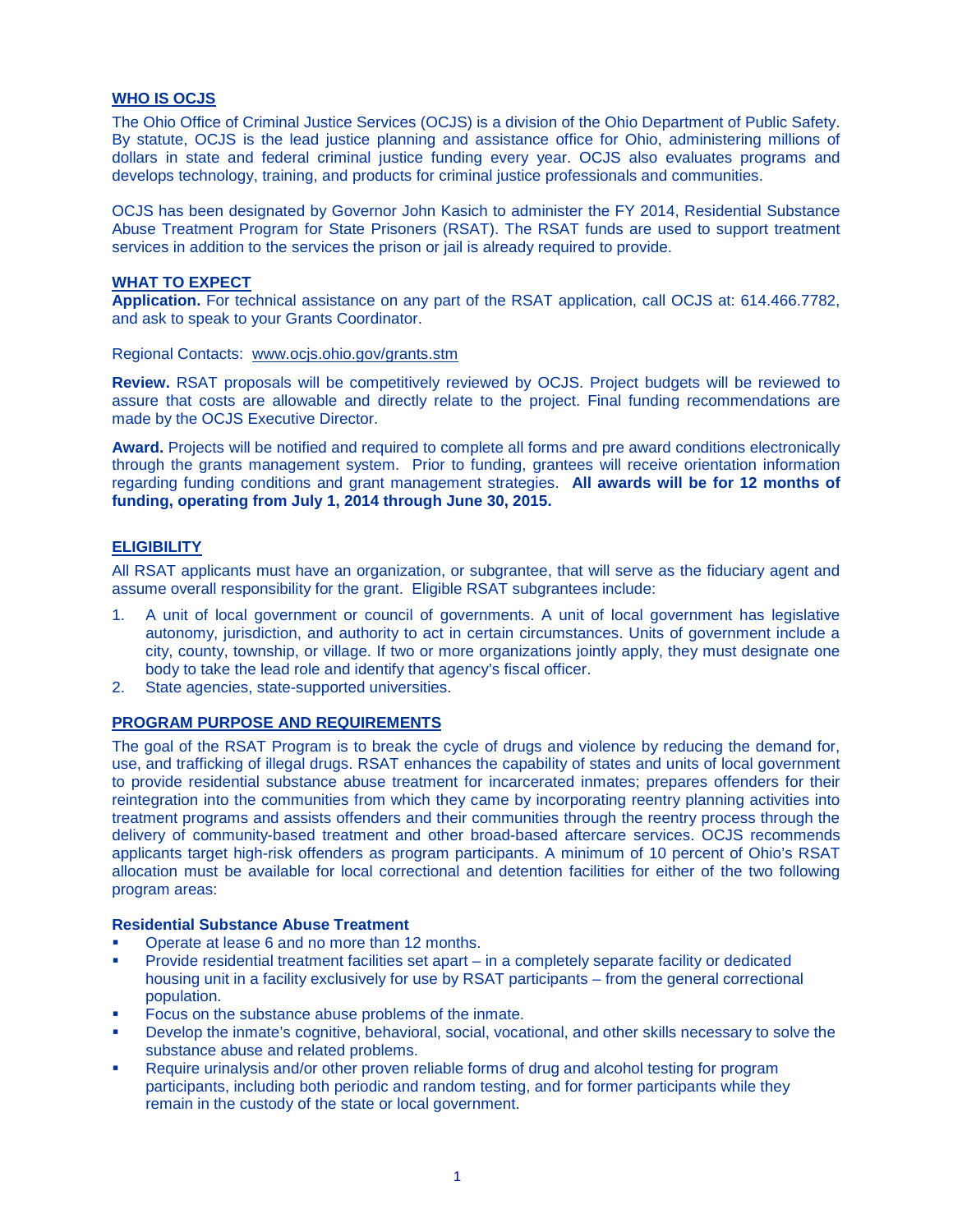#### **Jail-Based Substance Abuse Treatment**

- Program must last at least three months
- Focus on substance abuse problems of inmates
- If possible, jail-based programs should separate the treatment population from the general correctional population.
- Develop the inmate's cognitive, behavioral, social, vocational, and other skills necessary to solve the substance abuse and related problems.

#### **Aftercare**

Projects must provide aftercare services. These services must involve coordination between the correctional treatment program and other social service and rehabilitation programs, such as education and job training, parole supervision, halfway houses, self-help, and peer group programs. To qualify as an aftercare program, the head of the substance abuse treatment program must work in conjunction with state and local authorities and organizations involved in substance abuse treatment to assist in the placement of program participants into community substance abuse treatment facilities on release.

#### **LENGTH OF FUNDING**

Projects may apply for 12 months of funding, operating from July 1, 2014 to June 30, 2015.

### **NEW AND CONTINUATION PROJECTS**

A new project is one that has never received RSAT funding. If an agency submits an application for a project substantially similar to a previously awarded project, the project proposal is considered a continuation of the earlier program. New and continuation projects will compete equally for funding.

# **MATCH**

All projects receiving RSAT funds require a 25 percent cash or in-kind match. Subgrant funds may be used to support 75 percent of the total cost of each project. Other federal funds may not be used as match.

#### **Cash Match**

- State or local budget items or appropriations identified as binding commitments of project match
- Funds contributed from private sources including corporate or private donations
- Funds from the Housing and Community Development Act of 1974, 42 U.S.C. 5305, et. seq.
- Funds from the Appalachian Regional Development Act
- Project income

#### **In-kind Match**

- Donations of expendable equipment, supplies, workshop or classroom materials, work space
- Monetary value of time contributed by professional, technical, skilled or unskilled personnel if services are an integral and necessary part of the project.

The value placed on donated services must be consistent with the compensation rate paid for similar work in the organization or labor market; loaned or donated equipment may not exceed its fair market value. Fringe benefits may be included if someone is actually paying those costs. Volunteer services must be documented and supported by the same methods used by the grant recipient for their own employees.

#### **Timing**

Matching contributions need not be applied at the exact time or in proportion to the obligation of the federal funds. However, the full matching share must be obligated by the end of the period for which the federal funds have been made available for obligation under an approved project. OCJS reserves the right to deny payment requests on approved programs pending documentation of the matching share.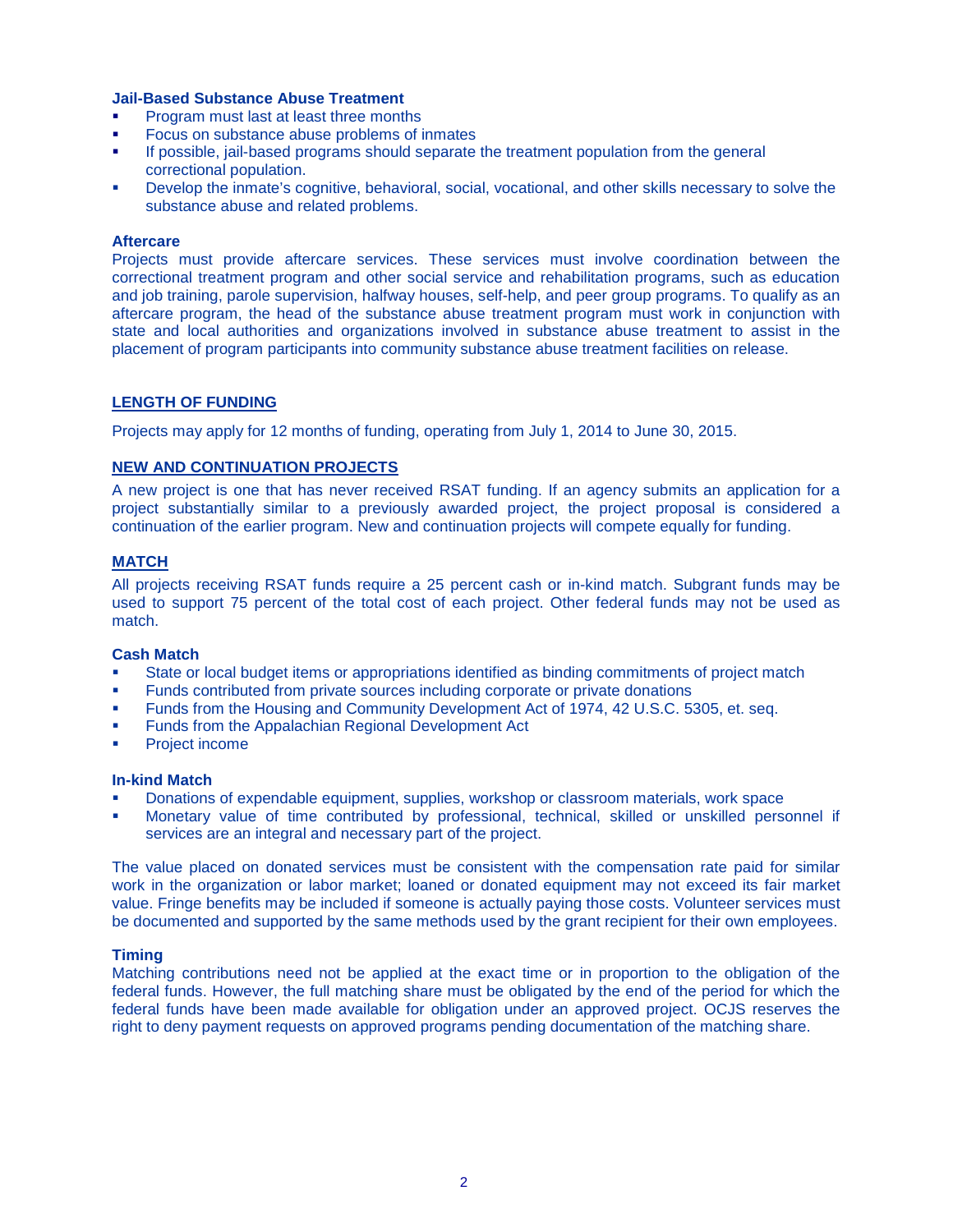## **PROPOSAL COMPONENTS**

Use the following checklist as a general guide for submitting proposals to OCJS. Read the entire RSAT RFP before completing and submitting proposals.

- **Title Page**
- **Problem Statement/Target Population**
- **Project Description**
- **Project Objectives**
- **Timeline/Activities**
- **Organization Capacity**
- **Collaboration Board \* Please note Collaboration Board Letters are required and need to be uploaded with the application. Letters should demonstrate the collaboration efforts of the project. If letters are not uploaded the application will not be reviewed.**
- **Executive Summary**
- **Budget**
- **FORMAT AND SUBMISSION Applications are submitted online through the OCJS Grants Management System, the application will be available December 1. Applications must be completed and in the submitted status by 5 p.m. on December 31, 2013. Visit: [www.ocjsgrants.com.](www.ocjsgrants.com) Late applications will not be reviewed or considered for funding. Failure to follow the specified**

**IMPORTANT: Applications must be in the APPLICATION SUBMITTED STATUS in the OCJS Grants Management System to be considered for funding.**

**requirements will also result in the application not being reviewed or considered for funding.**

 For technical assistance on any part of the RSAT application, call OCJS at: 614.466.7782, and ask to speak to your Grants Coordinator. Note: due to the deadline proceeding a holiday please keep in mind some staff may be out of the office. Please contact the front desk and ask for assistance if you do not receive a return phone call in a timely manner.

Regional Contacts: [www.ocjs.ohio.gov/grants.stm](http://www.ocjs.ohio.gov/grants.stm)

#### **APPLY ONLINE!**

- **RSAT applicants must apply for OCJS grants online at: <www.ocjsgrants.com>**
- **1. Register to use the system. NOTE: If you have already registered as a grantee please use that log in information to access the system.**
- **2. Work on your grant over an extended period of time, saving changes until you're ready to preview and submit your final proposal to OCJS.**
- **3. Print an e-confirmation of your RSAT submission.**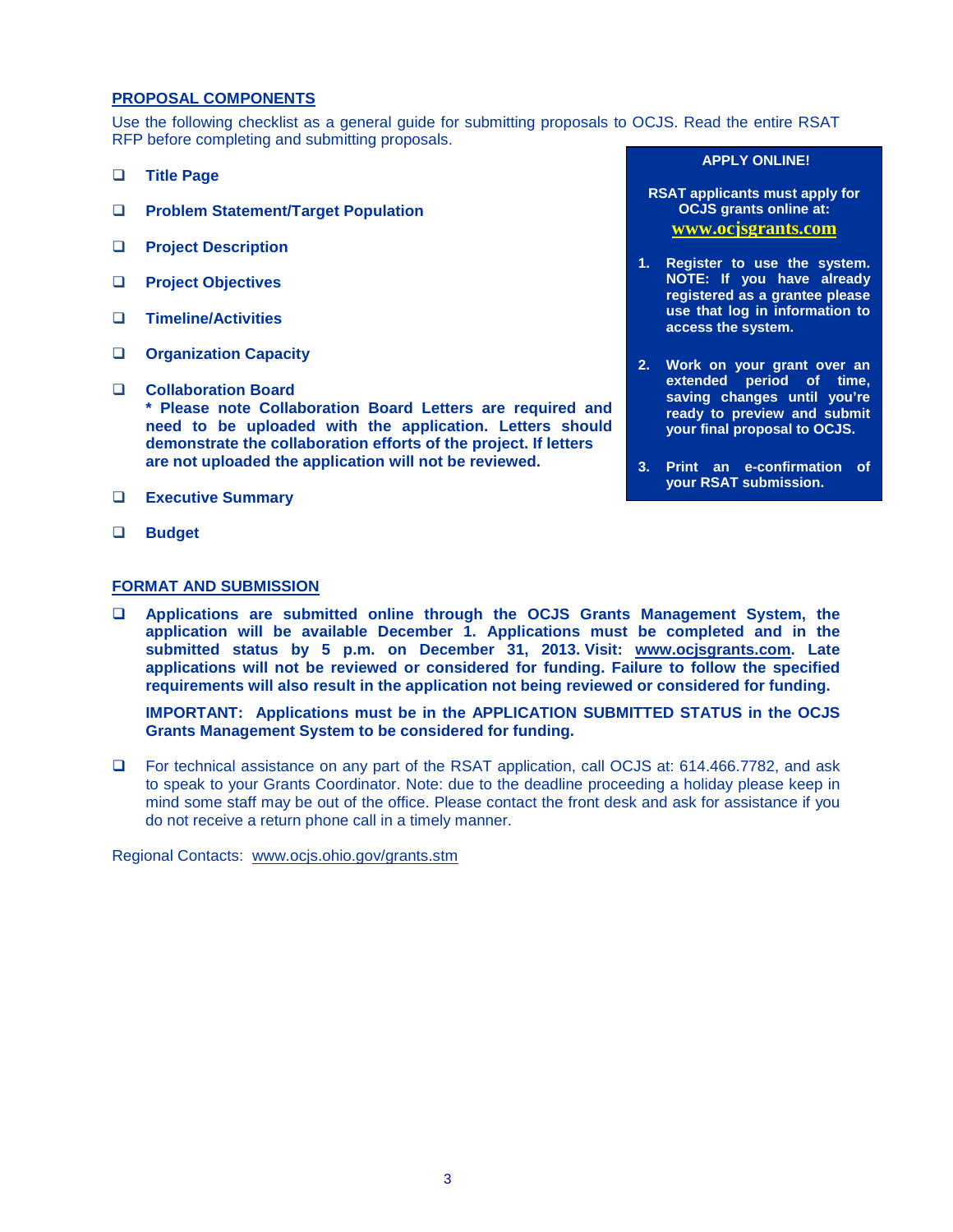# **RESIDENTIAL SUBSTANCE ABUSE TREAMTNET PROPOSAL NARRATIVE**

#### **Problem Statement and Target Population**

Applicants should explain or clearly describe the problem or issue to be addressed, and its impact on the community. The application will be evaluated as to how effectively it:

- Clearly describes the nature and scope of the problem, justifies the need for assistance, and relates the problem and the need for assistance to the scope of the Residential Substance Abuse Treatment (RSAT) Program. The problem statement should be data driven and the applicant will need to provide relevant state, and local level data/statistics as well as agency statistics to document the problem addressed.
- Discusses the short and long-term consequences of the community if the problem identified is not addressed. More specifically, the applicant should discuss what will happen to the community if the proposed project is not funded.
- Clearly describes the target population to be served in terms of population size and demographic characteristics, including how the population will be set apart from the general correctional population. It should provide the rationale for why the target group was selected.
- Identifies other resources in the community that are available to continue to help address the problem once the inmate is released from the institution. If no resources exist, applicant should discuss the gaps in services and link how the proposed project will help alleviate those gaps.

#### **Project Description**

Applicants should describe a plan of action that the proposed project will implement in order to address the identified problem discussed in the problem statement. The application will be evaluated as to how effectively it:

- Adheres to the RSAT best practices model of treatment that utilizes a cognitive behavioral treatment approach with variable intensity of services and supervision focused on targeting the criminogenic behaviors of moderate to high-risk offenders that is based on specific offender needs.
- Identifies the treatment model to be used and describes the proposed activities associated with the approach to be taken and clearly demonstrates how they will address the identified problem. Any client admission or exclusion criteria for the project, the anticipated average length of stay, and how drug testing will be used should be discussed. The approach should seem logical given the characteristics and needs of the target population discussed in the problem statement and target population section of the application.
- Discusses the evidence that shows that the model or practice is effective with the target population. Documents the evidence that the mode or practice chosen is (are) appropriate for the outcomes the program wants to achieve. Clearly justifies why the particular program model was selected for implementation. **Applicants should provide a detailed discussion on their plan to implement a model that is evidence-based or grounded in best practices of the field.** For more information on evidence-based practices, go to [http://www.ocjs.ohio.gov/ebp.stm.](http://www.ocjs.ohio.gov/ebp.stm)
- Discusses the initial and ongoing assessment process to be used to determine client needs. Any specific instruments or tools to be used along with any evidence to support the rationale for choosing that particular instrument/tool and how it is based on the demonstrated effectiveness should be discussed and identified.
- Identifies and discusses the sanctions and/or rewards, if any, to be used in the program.
- Identifies how success will be defined and measured for the program. Applications should clearly identify what aftercare services will be provided to program participants once they have left the correctional facility.
- Describes the planning process for engaging and enrolling newly eligible participants for Medicaid in accordance with the Patient Protection and Affordable Health Care Act, ensuring the treatment protocol will continue after program completion, if applicable.

# **Project Objectives**

Describe the outcomes or changes anticipated as a result of the proposed project. The achievement of the objectives should provide an outcome that reflects a measurable change for the target population due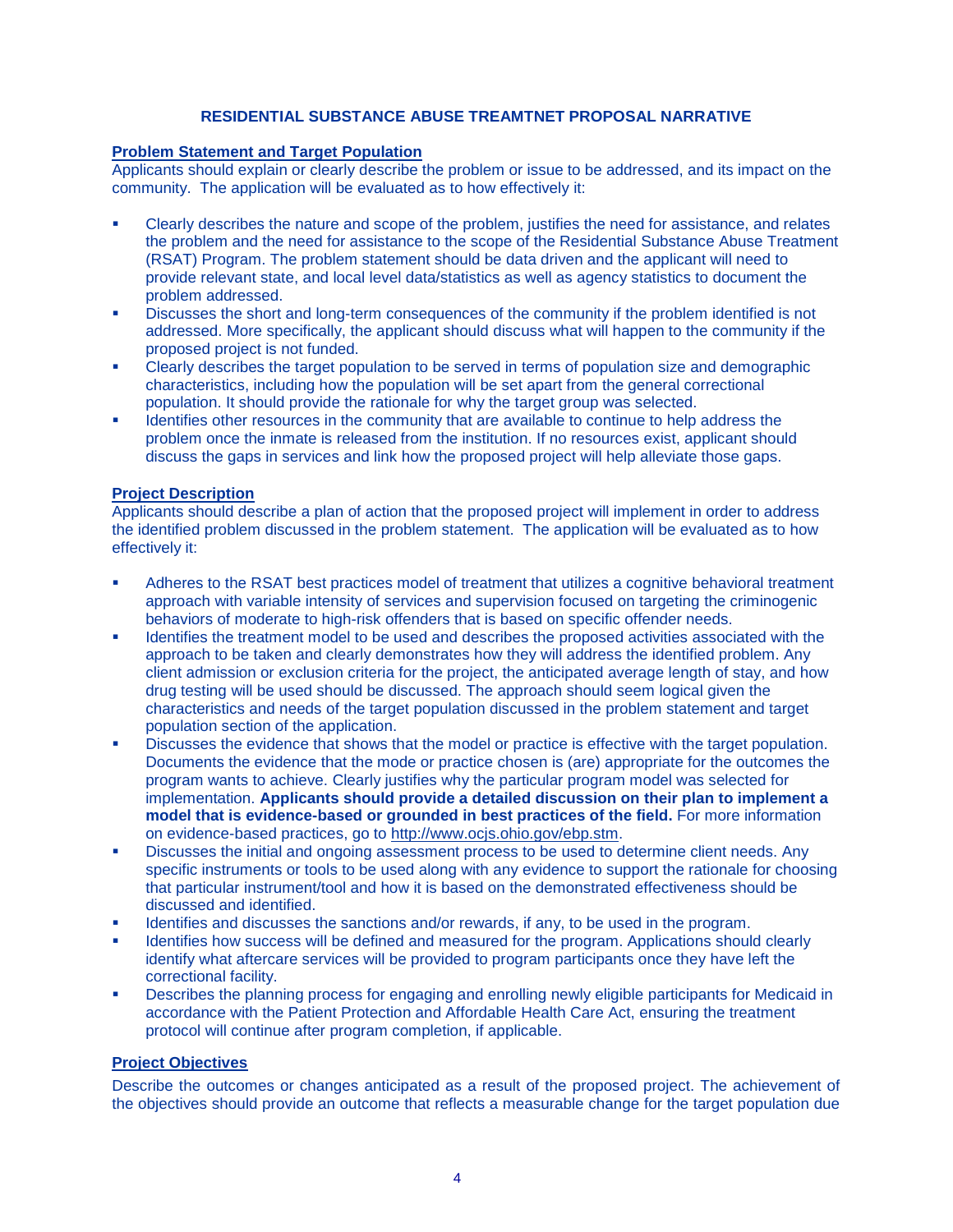to the services offered by the program. Provide two objectives, with performance indicators and baseline numbers that further the RSAT Program Goal.

**RSAT Program Goal: To have offenders return to the community and maintain a healthy lifestyle.** Application will be evaluated on how effectively it:

 Clearly identifies project outcomes (measured change as a result of implementing the proposed project), performance measures (how you will measure that change, what instruments and/or tools are to be used, etc.), and any baseline data that might exist. The project outcomes should reflect an appropriate amount of change anticipated or accomplishments that are logical and clearly linked to the identified problem and the proposed approach/response as discussed in the previous sections of the application.

| <b>EXAMPLE</b>                                    | <b>OBJECTIVE</b><br><b>Measures the expected</b><br>change resulting from<br>the proposed project<br>during the project<br>period.                                        | <b>PERFORMANCE</b><br><b>INDICATOR</b><br><b>Information collected</b><br>to document expected<br>changes.                                                                                                                                              | <b>BASELINE</b><br><b>NUMBER</b><br><b>Number documenting</b><br>what occurred during<br>the past year.                                                                                                        | <b>PERFORMANCE DATA</b><br><b>COLLECTION</b><br>The method in which the data<br>will be collected and the<br>means by which it will be<br>stored for later analysis.                                                                                                                                                                                   |
|---------------------------------------------------|---------------------------------------------------------------------------------------------------------------------------------------------------------------------------|---------------------------------------------------------------------------------------------------------------------------------------------------------------------------------------------------------------------------------------------------------|----------------------------------------------------------------------------------------------------------------------------------------------------------------------------------------------------------------|--------------------------------------------------------------------------------------------------------------------------------------------------------------------------------------------------------------------------------------------------------------------------------------------------------------------------------------------------------|
| <b>EXAMPLE:</b><br><b>OBJECTIVE</b><br>(Increase) | Increase by 20% the<br>number of<br>participants who<br>complete the<br>aftercare program<br>and remain arrest<br>free for 1 year<br>following release<br>from aftercare. | • The number of<br><b>RSAT program</b><br>participants that<br>complete the<br>aftercare program<br>• The number of<br>participants who<br>remain drug free 1<br>year following the<br>successful<br>completion of<br><b>RSAT aftercare</b><br>program. | 42% of those<br>participants that<br>entered aftercare<br>$(n=9)$ successfully<br>completed and<br>remained drug free<br>1 year following<br>release from<br>aftercare                                         | <b>Program staff will receive</b><br>a monthly report from the<br>agency responsible for<br>community supervision<br>that documents the client<br>results from urinalysis<br>screens given while<br>under supervision. This<br>information will be<br>entered by program staff<br>in a spreadsheet for ease<br>of calculation for the<br>grant period. |
| <b>EXAMPLE:</b><br><b>OBJECTIVE</b><br>(Decrease) | Achieve a 15%<br>reduction in<br>recidivism among<br>those successfully<br>completing the RSAT<br>program by<br>December 31, 2012.                                        | The numbers of<br>new crimes or<br>technical violations<br>that RSAT program<br>participants are<br>charged with up to<br>12 months after<br>discharge from the<br>program.                                                                             | $20%$ (n=6) of<br>clients who<br>successfully<br>completed the<br><b>RSAT program</b><br>were charged with<br>a new crime or<br>technical violation<br>between January<br>1, 2012 and<br>December 31.<br>2012. | <b>Program staff will receive</b><br>a monthly report from the<br>agency responsible for<br>supervision documenting<br>the number of new crimes<br>or technical violations<br>that participants are<br>charged with. This<br>information will be<br>collected by program<br>staff in a spreadsheet for<br>ease of calculation for the<br>grant period. |
| <b>EXAMPLE:</b><br><b>OBJECTIVE</b><br>(Maintain) | Maintain a 92%<br>successful<br>completion rate of<br>participants who<br>enter the RSAT<br>program.                                                                      | • Total number of<br>participants who<br>successfully<br>complete the<br>program<br>• Total number of<br>participants who<br>do not complete<br>the program.                                                                                            | 92% of program<br>participants (n=27)<br>successfully<br>completed the<br><b>RSAT program</b><br>between January<br>1, 2012 and<br>December 31.<br>2012.                                                       | <b>Program staff will collect</b><br>data documenting the<br>client's progress in the<br>program. This<br>information will be<br>entered into a<br>spreadsheet for ease of<br>calculation for the grant<br>period.                                                                                                                                     |

# **Timeline and Activities**

Applicants should describe how the programmatic and grant administrative activities as well as the related outcomes and objectives will be reasonably achieved in the given project period. Application will be evaluated as to how effectively it:

 Presents a comprehensive, thorough timeline that specifies what program activities will be done, completed, who (individuals and organizations) will do it, and when it will be accomplished. Include activities such as anticipated collaboration board meetings, OCJS grant reporting deadlines and any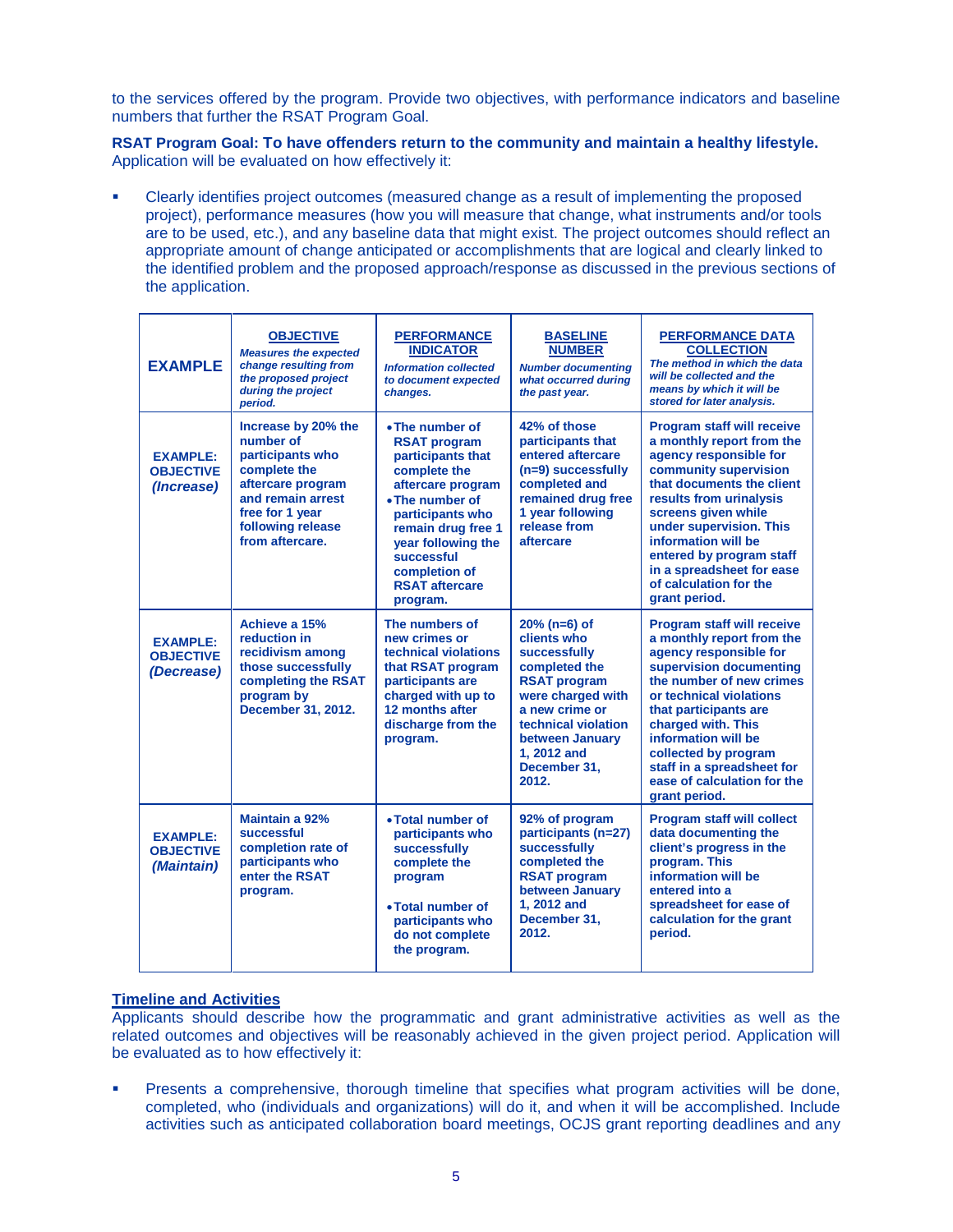other activities specific to the project. The timeline should be reasonable given the nature of the problem, the target population, and the approach/response discussed in earlier sections of the application.

If applicable, include any other deliverables that will be created and/or used throughout the project.

# **Organization and Staff Capacity**

Applicants should provide a comprehensive discussion of the history and accomplishments of the organization responsible for implementing the project. Identify any key staff that will be involved in the project, including the project director and other individuals who will be responsible for administering the grant and implementing the program. Application will be evaluated as to how effectively it:

- Clearly identifies the mission of the agency that will serve as the subgrantee and/or implementing agency. The application should clearly demonstrate the capacity of the subgrantee and implementing agency to administer grants of similar size and score as the project submitted for funding. The applicant should demonstrate that they have adequate resources (i.e. personnel/staff, infrastructure to support additional program, computers, software, etc.) to implement the project as proposed.
- Clearly identifies the key staff, including any volunteers that will be participating in the proposed project, including their qualifications, experience and education.
- Discuss how successful completion of the project is realistic given the key staff implementing the project. In cases where positions have not been filled, the applicant should clearly describe a reasonable approach and criteria to their experienced and qualified staff.

#### **Collaboration Boards**

Collaboration Boards are an essential to the funding process as they help projects achieve their goals and objectives. The leadership and direction they provide help projects to achieve their goals and objectives through a shared community vision. Collaboration Boards must conduct meetings at least quarterly and keep minutes of discussion items. Describe the collaborative effort between the applicant and other organizations. Application will be evaluated as to how effectively it:

- Identifies the organizations that will participate in the Collaboration Board that will be responsible for overseeing the project. Describes their roles and demonstrates their commitment to the project. The applicant may use an existing community board or group to provide oversight to the project and act in the capacity of the Collaboration Board. **Commitment letters will be required from all representatives on the Collaboration Board.**
- Describes the extent and nature of the collaborative effort and how the role and function of each organization will support the overall goal of the project. Partner agencies should be clearly identified and clearly linked with their role and function within the collaborative group.
- Provides details describing the management of the collaborative group. The applicant should be able to document when quarterly meetings will be held, how members will be notified of upcoming meetings, and the process for distributing and maintaining records of minutes of meetings. If the applicant uses an existing community board or group to serve as the Collaboration Board, describe how the group will provide specific oversight for this project.
- Describes how the collaborative group will work together to achieve project goals and objectives.

**Applications must include commitment letters from all Collaboration Board members. Letters must be submitted on the Collaboration Board member's letterhead and detail each agency's role and commitment as a partner within the proposed project. All applicants will be required to upload collaboration board letters. Failure to do so will result in your application being declared incomplete and you will be ineligible for funding. Collaboration Board letters are uploaded as an attachment within the Collaboration Board section of the online application.** 

# **Budget**

Describe any costs associated with implementing the program. Application will be evaluated as to how effectively it:

 Presents a clear and detailed budget with a narrative that clearly explains and justifies the budget information.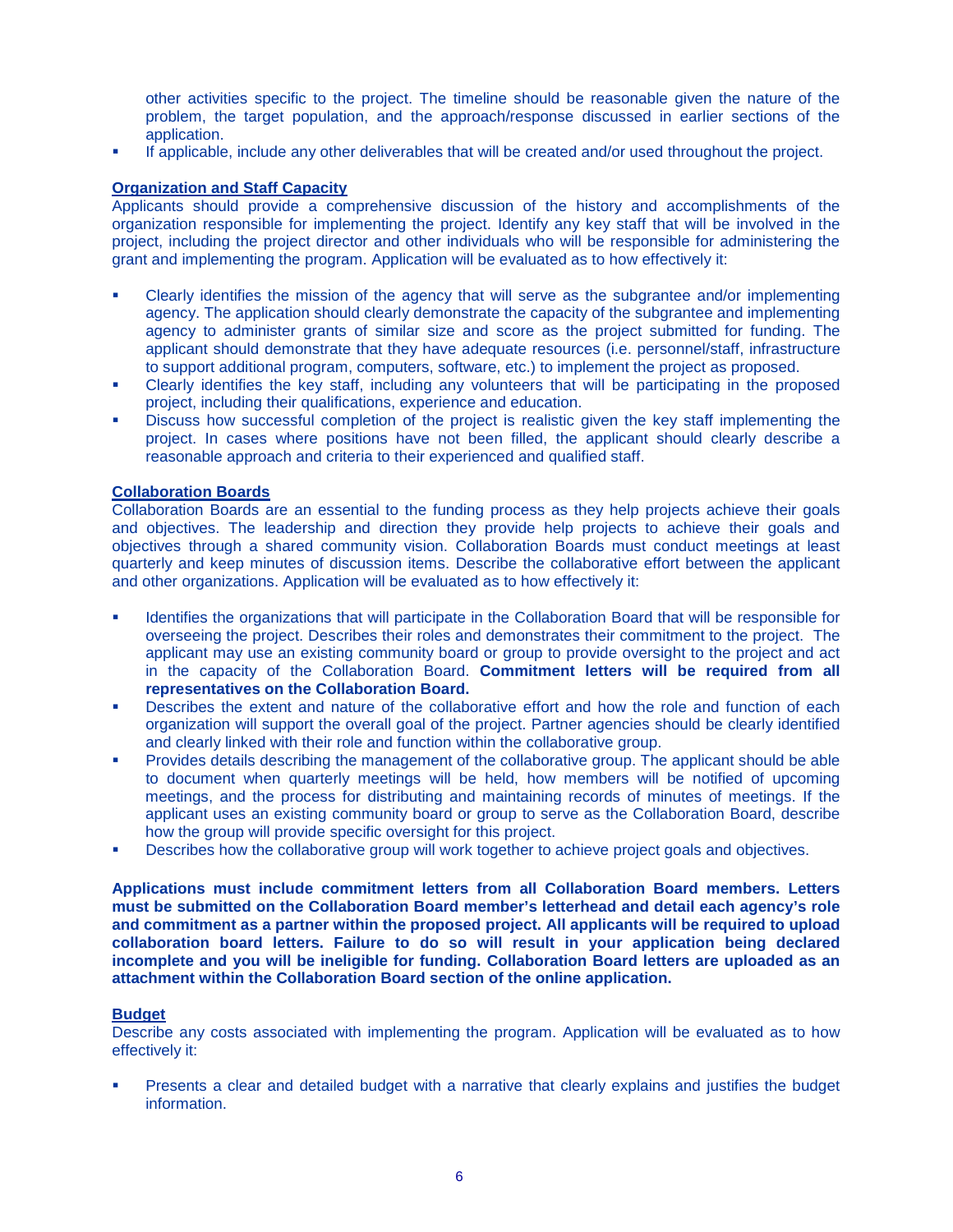- **Justifies the costs of the proposed program and the costs are considered reasonable in view of the** types and range of activities to be conducted, the number of participants to be served, and the expected results and benefits.
- **Clearly states how the match funds will be used and the source of the match funds.**